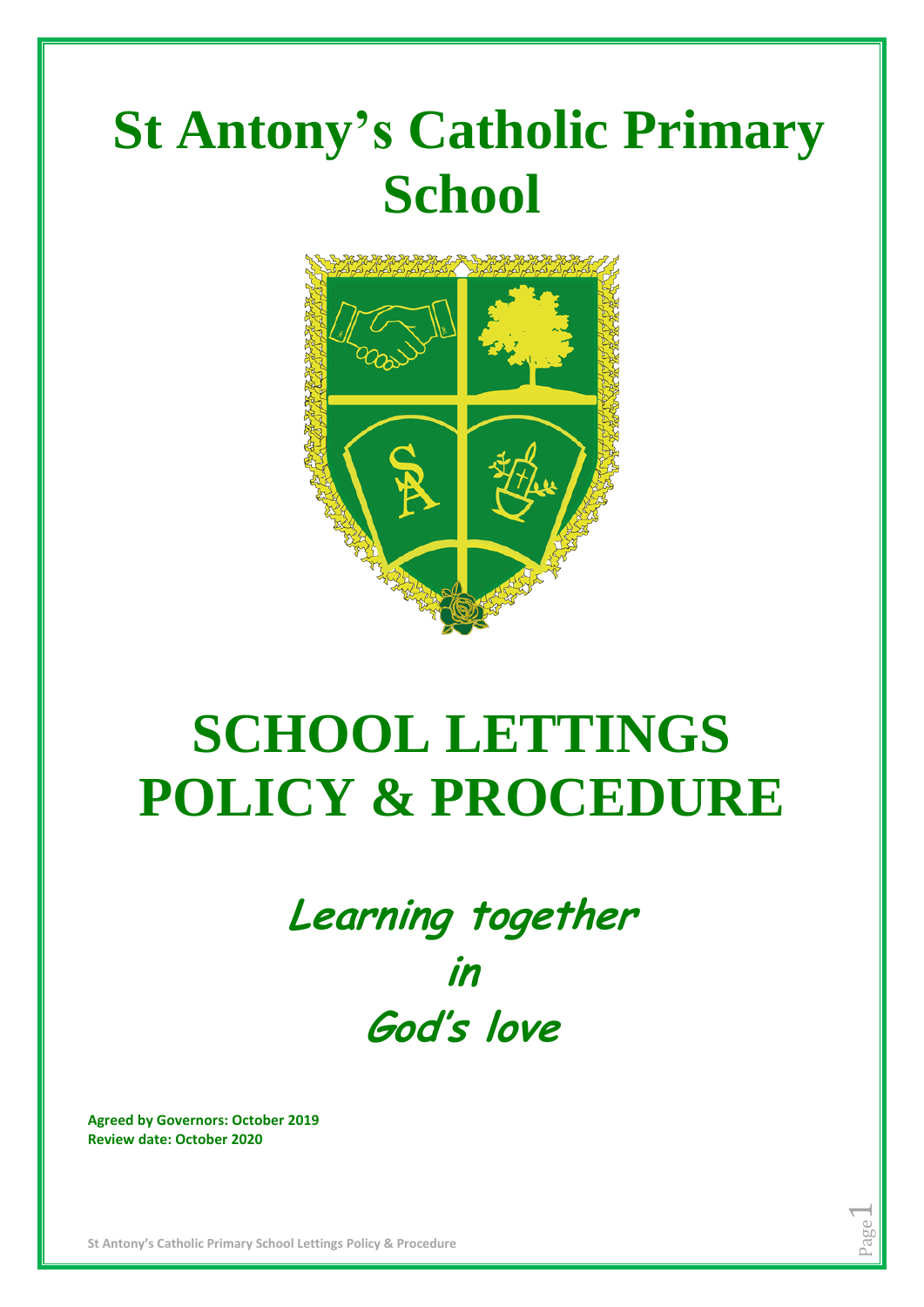# St. Antony's Catholic Primary School Lettings Policy

#### **Our Mission Statement**

At St. Antony's Catholic School we celebrate our special talents as children of God: We try to be like Jesus and always keep him in our hearts.

We work together in our homes, school and parish to share our gifts and learn together. We understand that we are all different but we respect each other.

We look after our world so that we may share it together in peace.

#### INTRODUCTION

**The Governing Body of St Antony's Catholic Primary School is committed to the philosophy that one way of purposefully engaging with the wider faith and school community is to foster and facilitate meaningful partnerships with our diverse local community and organisations and groups from further afield. The use of the school premises as a hub for positive engagement and community cohesion for the benefit of the whole local community is an initiative that is sanctioned by the school's Governing Body. The education of children is the prime purpose of our school premises; however, we believe education is a life- long process which is multi-layered and should involve a wide range of learning opportunities and experiences which will enrich all participants in any programmes on offer. The Leadership and Management of the school therefore sanction the stance that, the school, where reasonable and practicable, should be open and accessible to events and programmes that are positive, progressive and productive as well as supportive of the ethos of the school and the Faith Community in which it operates.**

#### Our School Vision



**Our vision at St Antony's sees our school with** Christ at its centre **as we work as an agent of positive, sustainable change which engages all stakeholders inclusive of: Governors, Staff, Parents, Children, Church and Community. We inspire all our children from Nursery to Year 6 along with our staff, governors and parents to work collaboratively with all relevant agencies and to aspire to achieve to their fullest individual potential. St Antony's functions as a centre of excellence and an axis of positive transformation and development within our school and the wider community by enabling all among our school family to aspire to achieve self-actualisation through sound: Spiritual, Moral, Social and Cultural formation while embedding a love for lifelong learning underpinned by holistic personal and shared philosophies through sound: Spiritual, Moral, Social and Cultural formation while embedding a love for lifelong learning underpinned by holistic personal and shared philosophies. We take a positive, progressive and professional approach to life and living while upholding our core Christian and British Values which drive us towards the achievement of the highest academic, socio-economic and sustainable life goals.**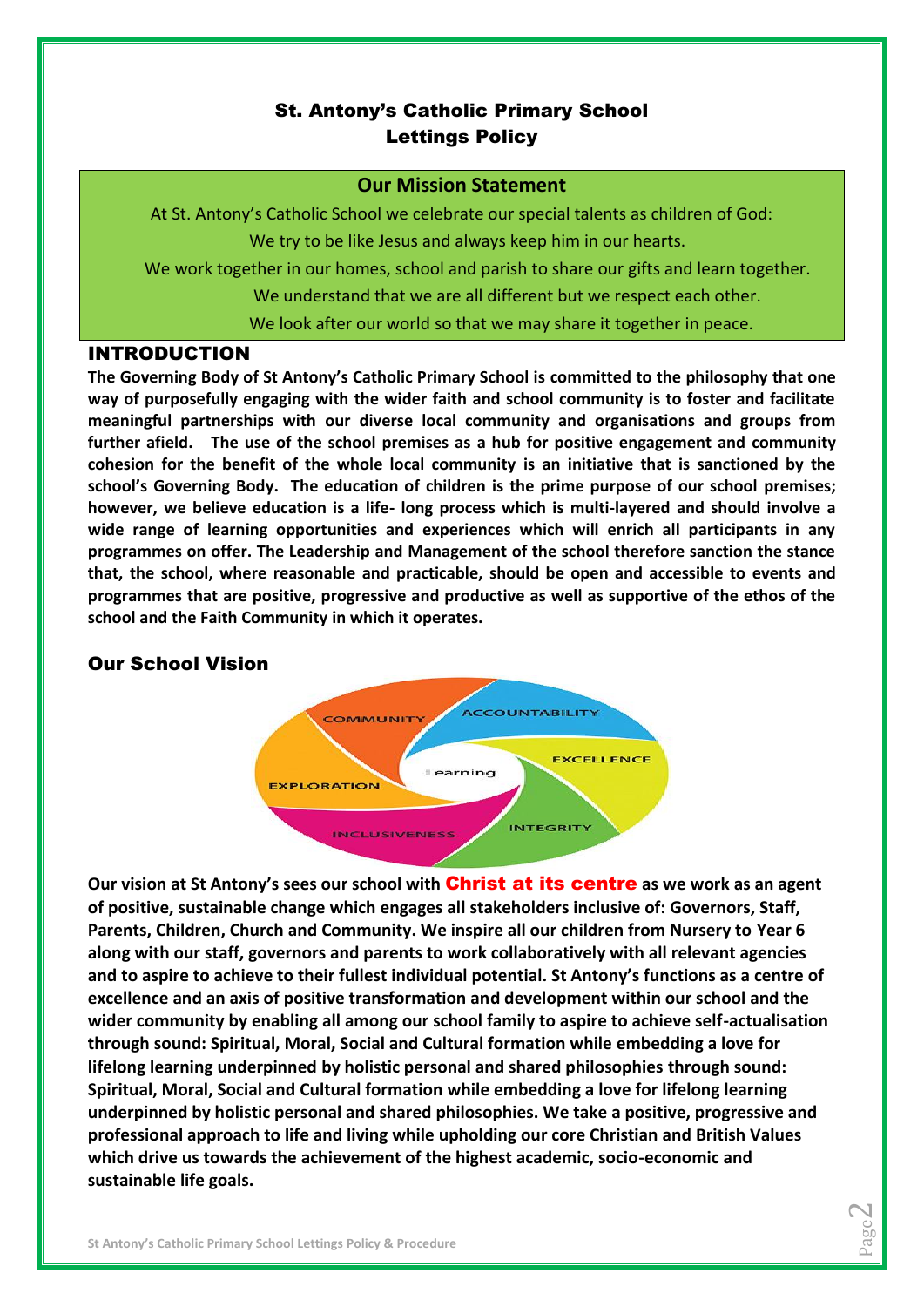**This handbook outlines the policy of our school with regard to letting. It sets out the facilities available, the charges and the responsibilities of the Governors, Leadership, Management and the prospective users when the school premises are hired for programmes and event sanctioned by the school-to be hosted on site.**

**The use of our school premises at all times other than during the school day is under the control of the Governing Body of our school.** 

**Our lettings policy operates within the framework of the London Borough of Newham's Equal Opportunities Policy.**

**The Sex Discrimination Act (1985) and the Race Relations Act (1976) apply throughout this policy and will be adhered to throughout all stages of our lettings procedures.**

**Having regard to our duty under the Race Relations Act 1976 (but without prejudice to our duties under the Representation of the People Act 1983) the Governing Body will not let the school premises to organisations whose purpose is, amongst other things, to encourage racial discrimination and/or disharmony between persons of different racial/ethnic groups, or are otherwise involved in activities prejudicial to good race relations within the community/country.**

**In deciding whether or not to let our premises the Governing Body will also have regard to the likelihood of any damage being caused to the premises, or neighbouring premises, and any nuisance that may arise, as a result of accepting a booking from any organisation or group.**

**Prior to agreeing bookings from any organisation, sole trader, or group, the Governing Body reserves the right to request and obtain a reference from a Local Authority, Church Office, Community or Business Group or other reputable hirer, before any booking from any source is accepted.**

**We will consider letting to any group able to comply with the terms and conditions outlined in this policy without prejudice with the proviso that the facilities are respected and returned as was or better than received. These terms and conditions are clearly stated in our Conditions of Usage and Booking procedures documents, which will be sent out with all application forms.**

**The final decision on compliance lies with the Governing Body of St Antony's Catholic Primary School via their intermediary-the School's Head and Administrative Office.**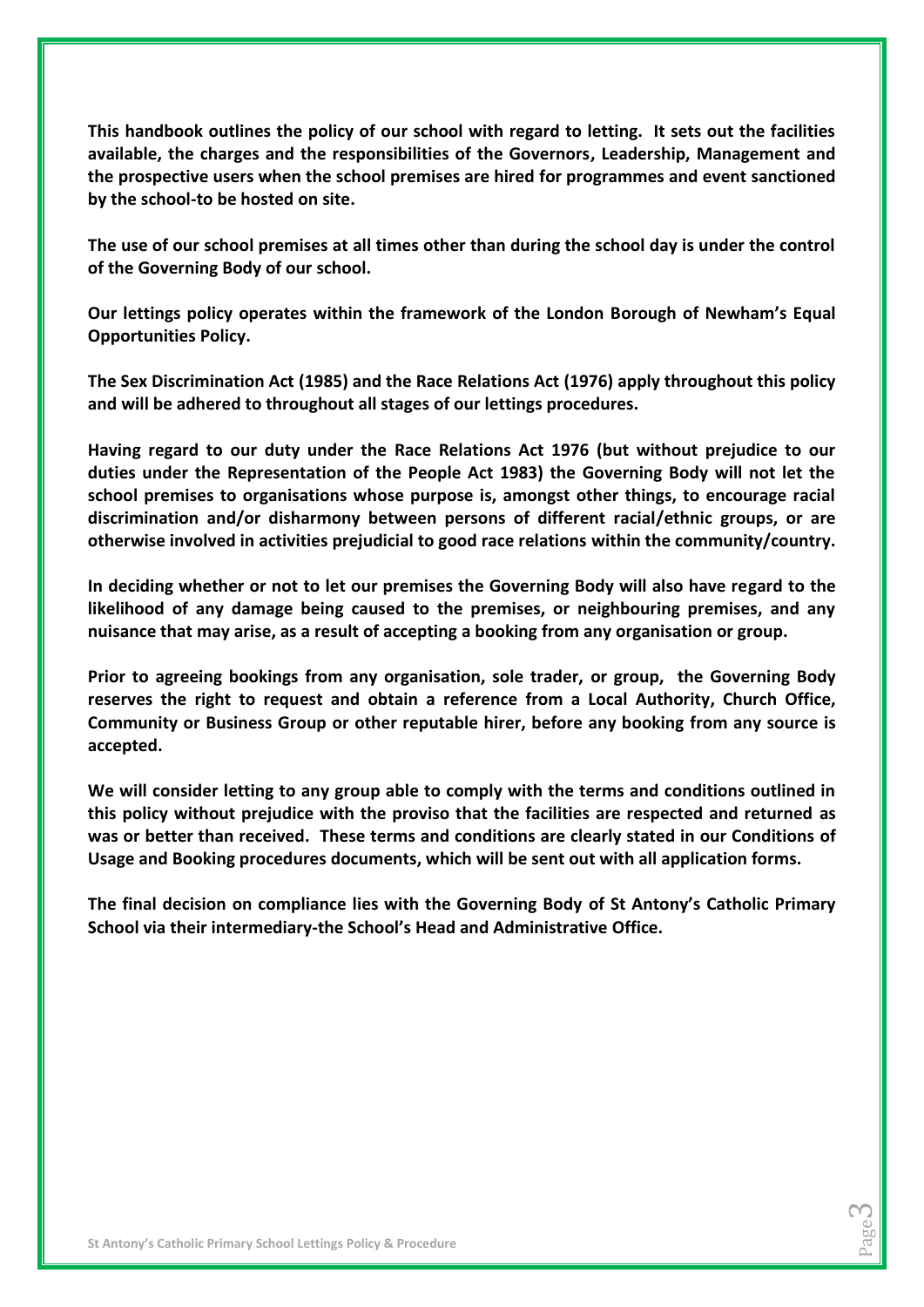# **CONDITIONS OF BOOKING/USAGE**

- 1.0 Definitions:
	- 1.1 Governors mean the Governing Body of the school or its authorised representative.
	- 1.2 'Educational premises' means the school's premises named in the application to hire form.
	- 1.3 'Hired area' means that part of the educational premises to be used by the hirer described in the application to hire form.
	- 1.4 'The hirer' means the person who has signed the application to hire form.
- 2.0 All applications for the hire of educational premises must be made in writing on the prescribed form. Where a promoting organisation is named in the application for hire, that organisation and its members shall be jointly and severally liable with the hirer. **IT SHALL BE THE RESPONSIBILITY OF THE HIRER TO ENSURE THAT THE CONDITIONS HEREUNDER ARE ADHERED TO BY ALL PERSONS MAKING USE OF THE PREMISES UNDER THE TERMS OF THE HIRE.**
- 3.0 The Governing Body reserves the right to refuse any application to hire premises without stating reasons for doing so.
- 4.0 Fees for hiring school premises shall be in accordance with the scale of charges determined by the Governing Body, subject to revision from time to time by the Governing Body as it sees fit. Further charges may be levied if additional costs are incurred as a direct consequence of the letting.
- 5.0 The balance of the hire fee shall be payable within 21 days from the date of the letting.

Monies will only be returnable on cancellation if reasonable notice is given (not less than 21 days.) If the governing body has reasons to cancel the agreement all monies will be returnable. If the Governing Body has reasons to cancel due to unforeseen circumstances then alternative accommodation will be offered. However, if the letting cannot be rescheduled, a full refund will be made.

An additional deposit of 10% of the hire fee shall be payable 21 days prior to the letting to cover damage or any other costs incurred. All deposits will be refunded 14 days after lettings terminate.

- 6.0 When the hired area is only part of the educational premises, access is restricted to those rooms forming the hired area. The hirer shall be liable to pay such additional fees as the Governors may prescribe if different or additional areas are used.
- 7.0 Access to the hired area shall also be restricted to the hours stated and agreed on the lettings form (i.e. the hirer should not have access prior to or after the stated time). The hirer shall be liable to pay additional fees as prescribed by the Governors if the hired area is used by the hirer outside the agreed times.
- 8.0 There shall be no variation to these conditions of hire without the prior agreement of the Governing Body.
- 9.0 No copyright work shall be performed without the licence of the owner of the copyright and phonographic performance licence (PPL). The hirer is responsible for all the payment of any appropriate fee.
- 10.0 The hirer shall indemnify the Governing Body against any infringement of copyright which may occur during the hiring.

Page 4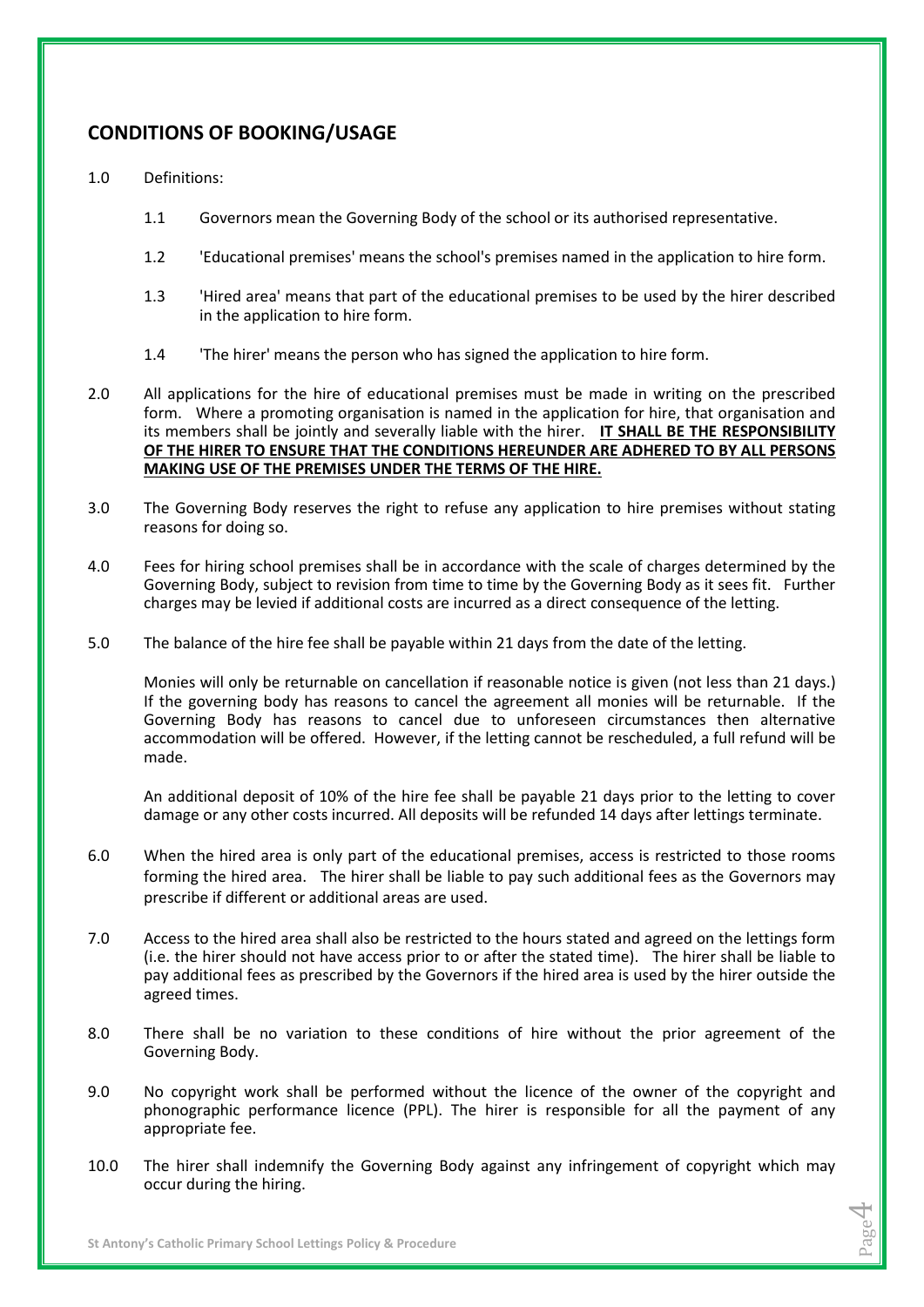- 11.0 The hirer shall not use the hired premises for any purpose for which a licence is necessary unless such a licence is in force in respect of the premises.
- 12.0 The hirer shall strictly observe the conditions of any licence granted in respect of the hired premises and the hirer shall be deemed to have notice of any conditions attached thereto.
- 13.0 The hired premises shall not be used for the sale or display of goods or services, or for any public entertainment, without the prior written approval of the Governing Body.
- 14.0 Sporting activities will not take place inside the hired premises without the written approval of the Governors. In the event of the hirer breaching this condition the hire agreement shall be cancelled and the fees paid shall be forfeited.
- 15.0 No smoking will be permitted inside the hired premises or within the school grounds.
- 16.0 No film or video shall be shown on the hired premises unless at least seven days' notice, in writing, stating the title and the subject matter of the film, has been given to the Head Teacher, who acting on behalf of the Governors may require the hirer to give a preview of the film to such persons as directed.
- 17.0 The hirer is responsible for the Health and Safety of all persons using the hired premises. The hirer must therefore ensure, prior to the hiring, that the hired area and all access and egress thereto is suitable for the proposed use by the hirer and are safe for persons using the premises. The hirer must, prior to the hiring, be fully aware of the fire precautions procedures in existence for the hired areas, including identifying fire doors and emergency means of escape from the premises.
- 18.0 No bolts, nails, tacks, pins or other like objects shall be driven into any part of the hired premises nor shall any placards or other articles be affixed thereto.
- 19.0 The hirer shall be liable for all damage howsoever and by whomever caused to the premises arising out of the hiring and shall indemnify the Governors against all loss, damage and expense, whether direct or indirect, arising wherefrom unless due solely and directly to the negligence of the Governing Body. The Governors shall be the sole judge of the damage done and the amount thereof.
- 20.0 The hirer shall be liable for and shall indemnify the Governors against any expenses, liability, loss, claim or proceedings whatsoever arising under statute or of common law in respect of personal injury to or death of any person whomsoever or damage to any property real or personal arising directly or indirectly from the hire of the premises unless due solely to the negligence of the Governing Body. The hirer should be fully insured to cover such claims as may arise under such liability.
- 21.0 The Governors will not under any circumstances accept responsibility or liability in respect of any damage to or loss of any property, articles or things whatsoever including motor vehicles placed or left upon the premises by the hirer or for the hirer's use of purposes, including any damage or loss by fire.
- 22.0 The hirer shall not allow any animal to enter or remain in the hired premises without the written approval of the Governors.
- 23.0 The hirer, during the period of the hire, shall take all reasonable steps to ensure that no noise nuisance is created.
- 24.0 The hirer shall ensure that any vehicles connected with the hire, in any capacity, which are parked on the school site shall be arranged so as to ensure entry for emergency vehicles at all times.

Page LO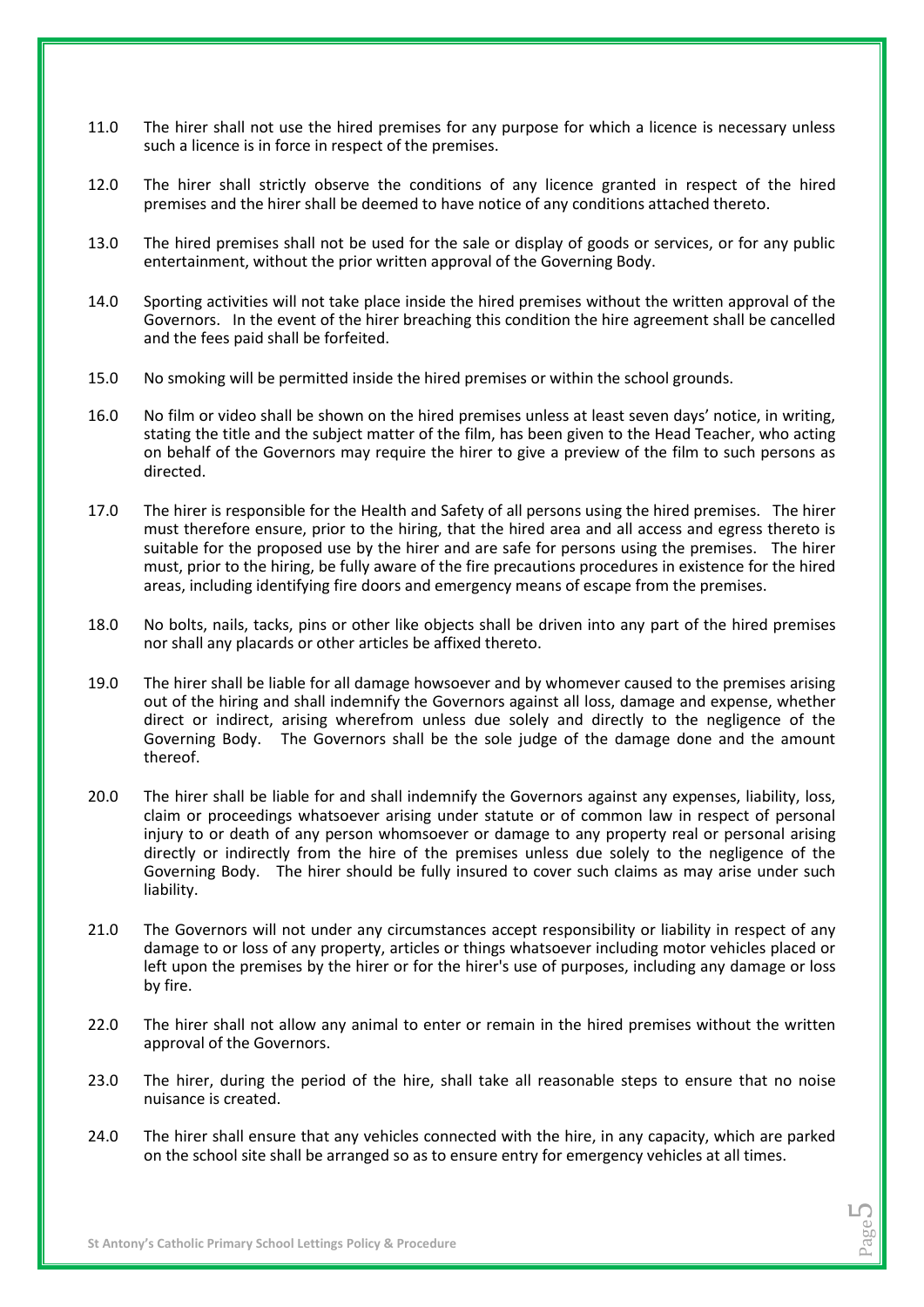- 25.0 The Governors may suspend or cancel any hiring of premises without stating the reason for so doing. If a hiring is cancelled any hire fee previously paid for the cancelled hiring shall be reimbursed to the hirer. Such reimbursement shall be the only liability that the Governors shall incur as a result of any cancellation or suspension.
- 26.0 There shall be no variations in the conditions of a regular Hire Agreement without the approval of the Head Teacher. Failure to comply with these conditions may incur additional charges.
- 27.0 The Head Teacher on behalf of the Governors reserves the right of entry to the hired premises to any authorised officer of the Council discharging his official duties.
- 28.0 The hirer shall at the expiration of the hiring leave the premises in a clean and orderly state.
- 29.0 The use of shoes with stiletto heels is prohibited and the hirer shall ensure that the users are not permitted to wear this type of footwear in the premises.
- 30.0 The hire of premises do not include the use of any school equipment within the premises. No such equipment shall be hired out without the written approval of the Head Teacher who may specify conditions and charge such fees in respect of such use as she/he sees fit.
- 31.0 When kitchens at schools are used, a member of the School Meals Service must be on duty in a supervisory role and a charge relating to the actual cost involved will be levied by the Client Manager, Education Division. The use of school crockery and cutlery is not permitted. The use of a kitchen means the use of ovens for warming purposes and hobs for heating purposes and sinks. The use of any other school equipment, including cutlery and crockery, is not permitted. No catering equipment other than cutlery, crockery and cooking utensils may be brought in and used in school kitchens. Scullery facilities are available as part of any letting.
- 32.0 Any notice, demand or request by the Governors to the hirer shall be sent by ordinary prepaid post, addressed to the hirer at the address given on the application form and shall be deemed to have been received when the letter containing the same would be delivered in the ordinary course of the post.
- 33.0 The hirer shall not sublet or assign the hired premises or any part thereof. Should he do or attempt to so do the Hire Agreement shall be cancelled and all fees paid forfeited.
- 34.0 The hirer shall be responsible for the provision of all first aid equipment as required for the hire.

Chair of Governors St Antony's Catholic Primary School

> Page  $\circ$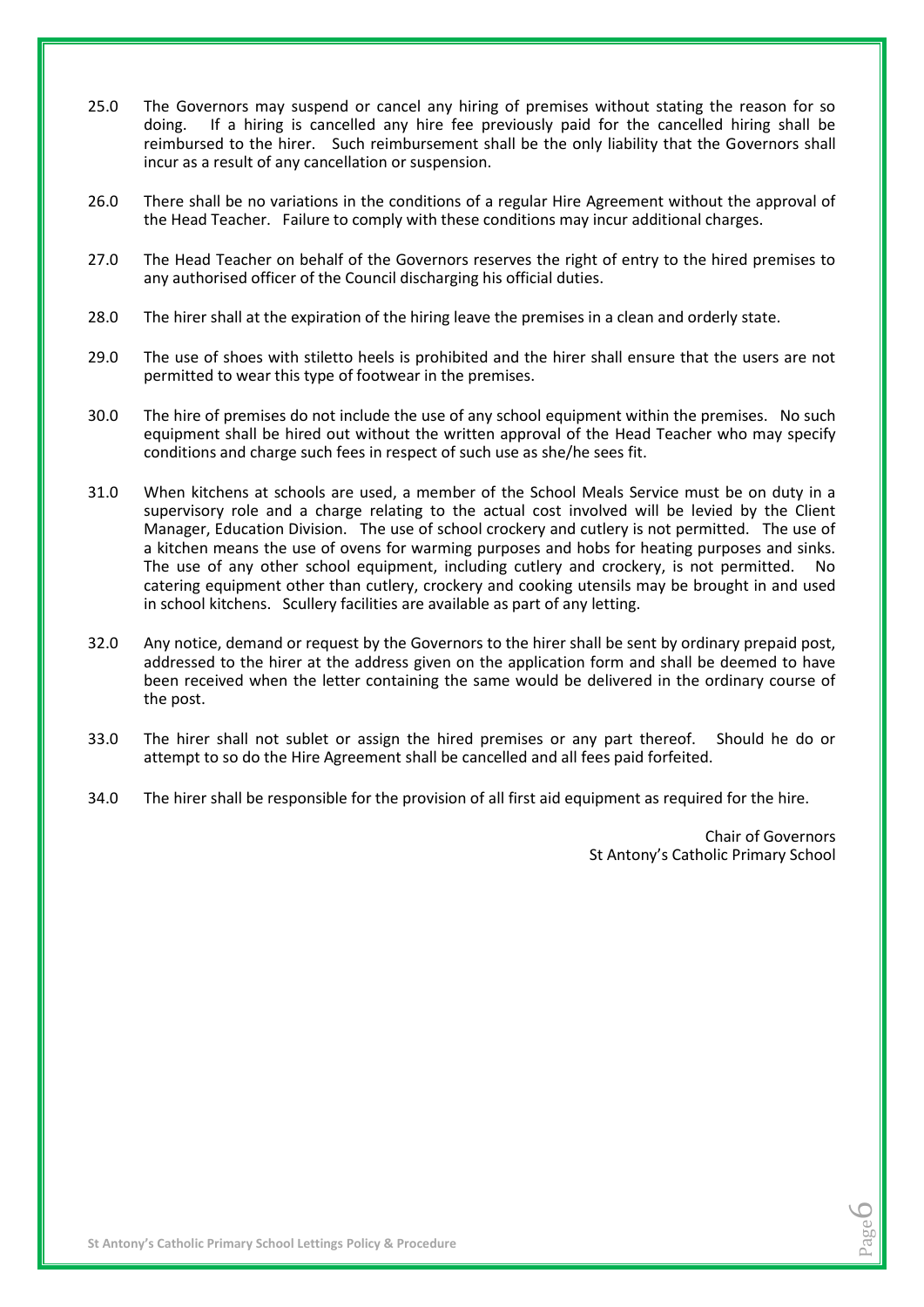I have read the above conditions and accept that they control the hire by me of the premises described in my application form.

| Signed       |  |
|--------------|--|
| Date         |  |
|              |  |
|              |  |
| On behalf of |  |

#### **NOTES**

- 1. It is essential that the Conditions of Hire are read carefully before they and the application form are signed.
- 2. The total time must include the entire period for which the accommodation is in use in connection with the letting i.e. the entire period for which the accommodation cannot be used by the School for other purposes.
- 3. Refunds are not normally made but particular cases may be considered by the school.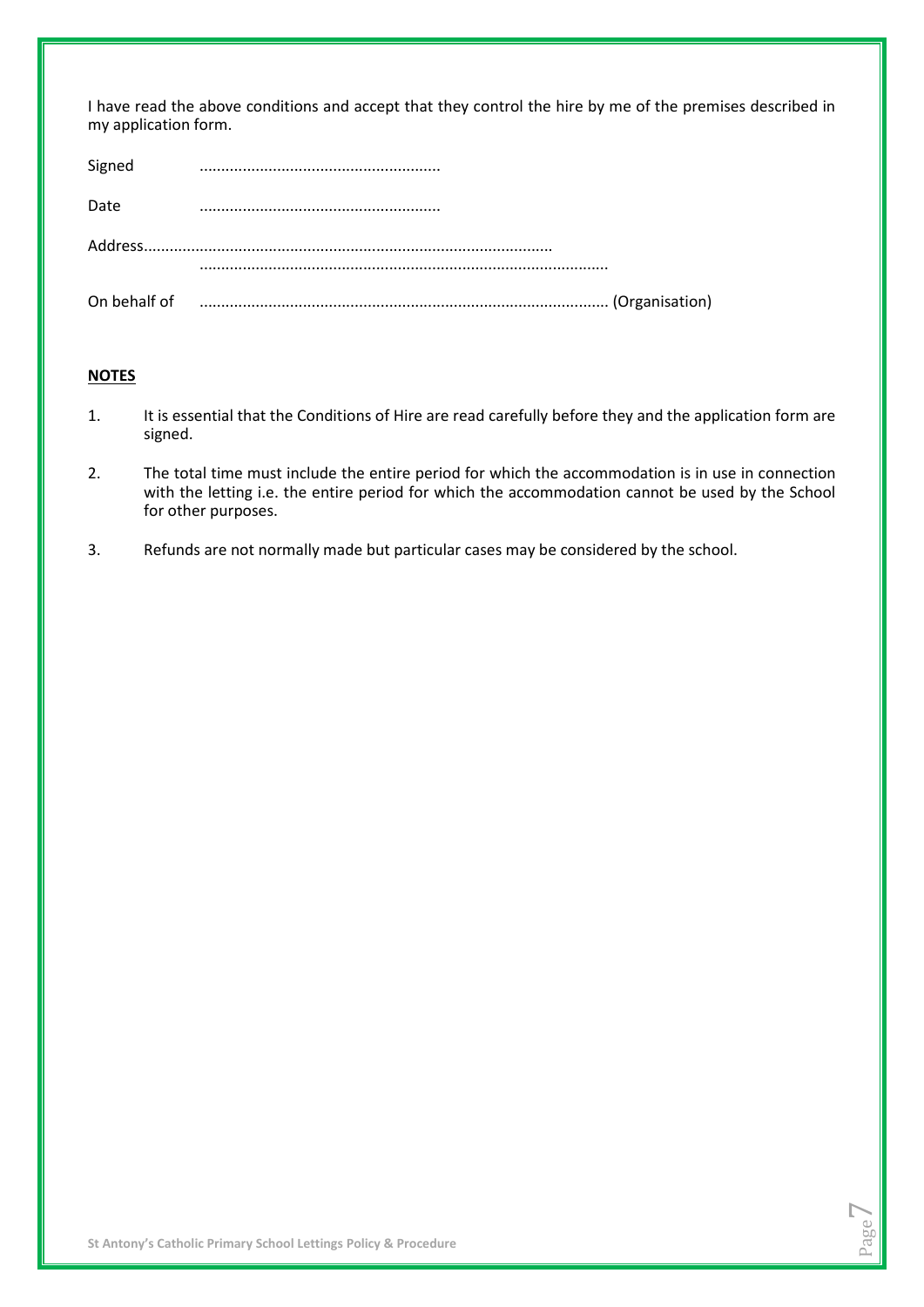# **Application for Use of Premises Out of Normal Hours Number:** \_\_\_\_\_

Page  $\infty$ 

Applicants for the use of St Antony's Catholic Primary School Premises are requested, if possible, to submit this form (in duplicate) to the Head Teacher at least 21 days before the accommodation is required. If the request is granted, an authority for use of the premises will be issued together with an invoice for payment as appropriate.

#### **PLEASE USE BLOCK CAPITAL LETTERS THROUGHOUT**

| Are you a Registered Charity or Youth Organisation? YES / NO                                                |  |  |  |
|-------------------------------------------------------------------------------------------------------------|--|--|--|
| (Meeting, Concert, etc.)                                                                                    |  |  |  |
| (Please state whether adults or children under 16)                                                          |  |  |  |
| Details of Letting:                                                                                         |  |  |  |
| (Please be specific: Hall, Classroom, Changing rooms, etc.)                                                 |  |  |  |
|                                                                                                             |  |  |  |
| Which Day(s)? Monday Tuesday Wednesday Thursday Friday Saturday Sunday<br>(delete when <b>NOT</b> required) |  |  |  |
| Date of letting period? From ____________ to _____________ (inclusive)                                      |  |  |  |
|                                                                                                             |  |  |  |
| Total number of day's premises required? (For THIS letting) _____________________                           |  |  |  |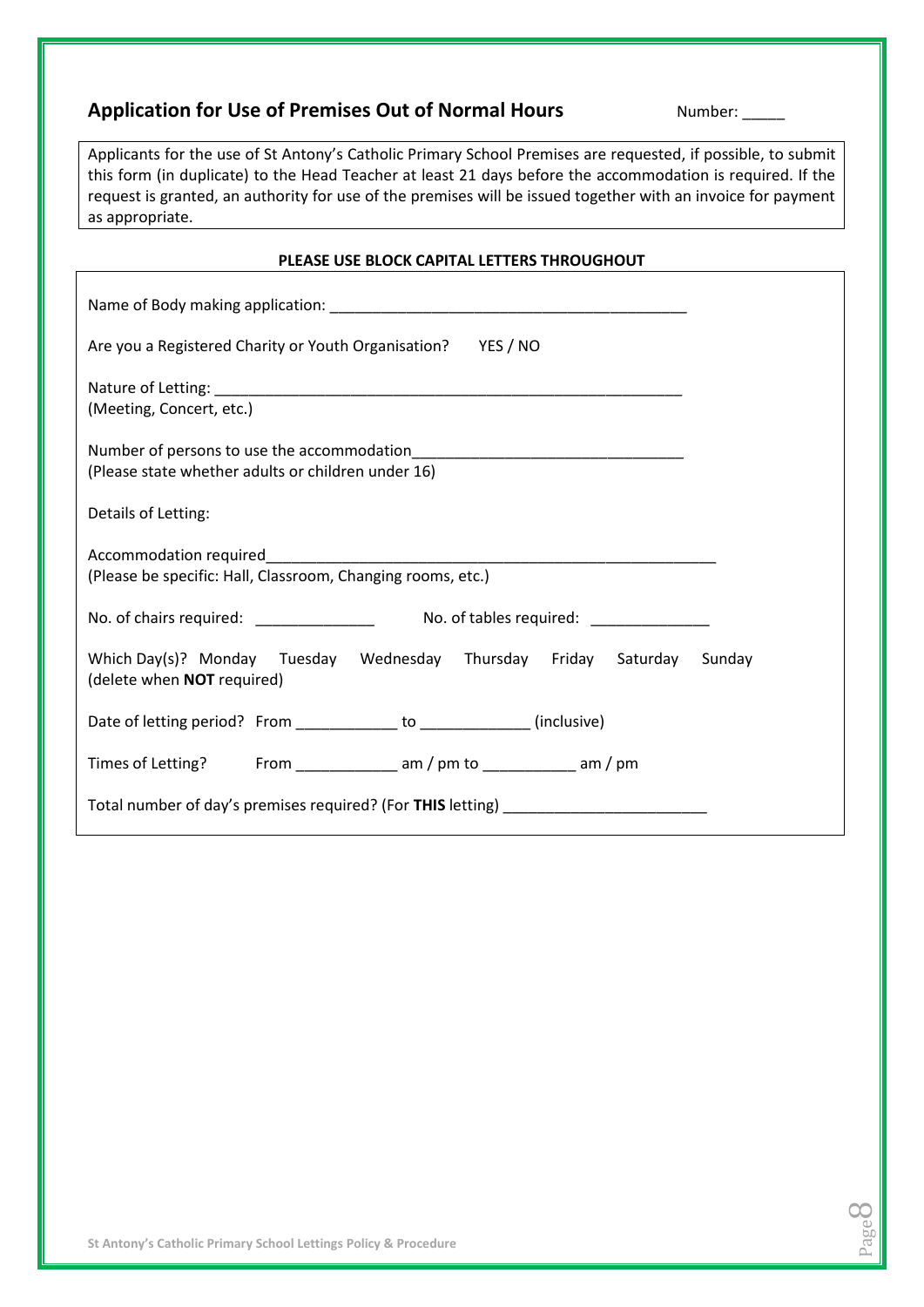#### **Public Liability Insurance**

#### **To the Governing Body of St Antony's Catholic Primary School**

|    | (please print) |
|----|----------------|
| оf | Organisation   |

being over the age of 18 years, hereby apply for permission for the above stated Organisation to use the school premises as stated overleaf. I understand that if permission is granted, it will be subject to all conditions of usage within the school's letting policy. I have read this lettings policy and understand that the permission to use the school premises will only be effective provided the conditions and regulations stated in the school's letting policy are adhered to.

I, on behalf of my Organisation, hereby agree to follow all conditions of the school's letting policy should permission be granted to use the school premises.

I understand the school, through the Council, maintain a Policy of Insurance in respect of the use of the above accommodation which, subject to its terms and conditions, will indemnify the applicants against liability at law and claimant's costs and expenses in respect of:

1. Death of or bodily injury to or illness of any person (fatal or otherwise) or damage to property other than property belonging to the Council to a limit of £1,000,000 in respect of any one accident;

2. Damage to any property belonging to the Council to a limit of £25,000 in respect of any one incident, with an excess of the first £50 of any loss or damage in respect of each hiring;

provided that I, on behalf of my organisation, take out Public Liability Insurance at a cost of £2.50 per session, as a requirement of conditions to use the school premises within the school letting policy.

I am aware that paying this premium does not absolve myself and my organisation (as the Hirer) of the responsibility for injury or damage caused by our neglect during the hire.

I understand I must give immediate notice in writing, to the Director of Finance, London Borough of Greenwich, Town Hall, Wellington Street, Woolwich, London, SE18 6PW of any accident, damage or proceedings and no repudiation of liability negotiation or admission of liability shall be made to any Third Party. I will also give the same immediate notice, in writing, to the Chair of Governors of the School.

I, on behalf of my Organisation, agree to indemnify and keep indemnified the Governing Body and Council from and against all loss, damage, costs, claims, demands, expenses or charges which the Governing Body or Council may sustain or incur in respect of any matter arising out the use of the school premises or the conditions relating thereto insofar as the same are not covered by the said or any other policy of insurance effected by the Governing Body or Council or the obligation to give notice of any accident, damage, or proceedings as aforesaid is not fulfilled by us and to pay to the Governing Body or Council on demand at the school office or Council's principal offices at Woolwich, all such sums as may be payable by reason of this indemnity.

> Page  $\bigcirc$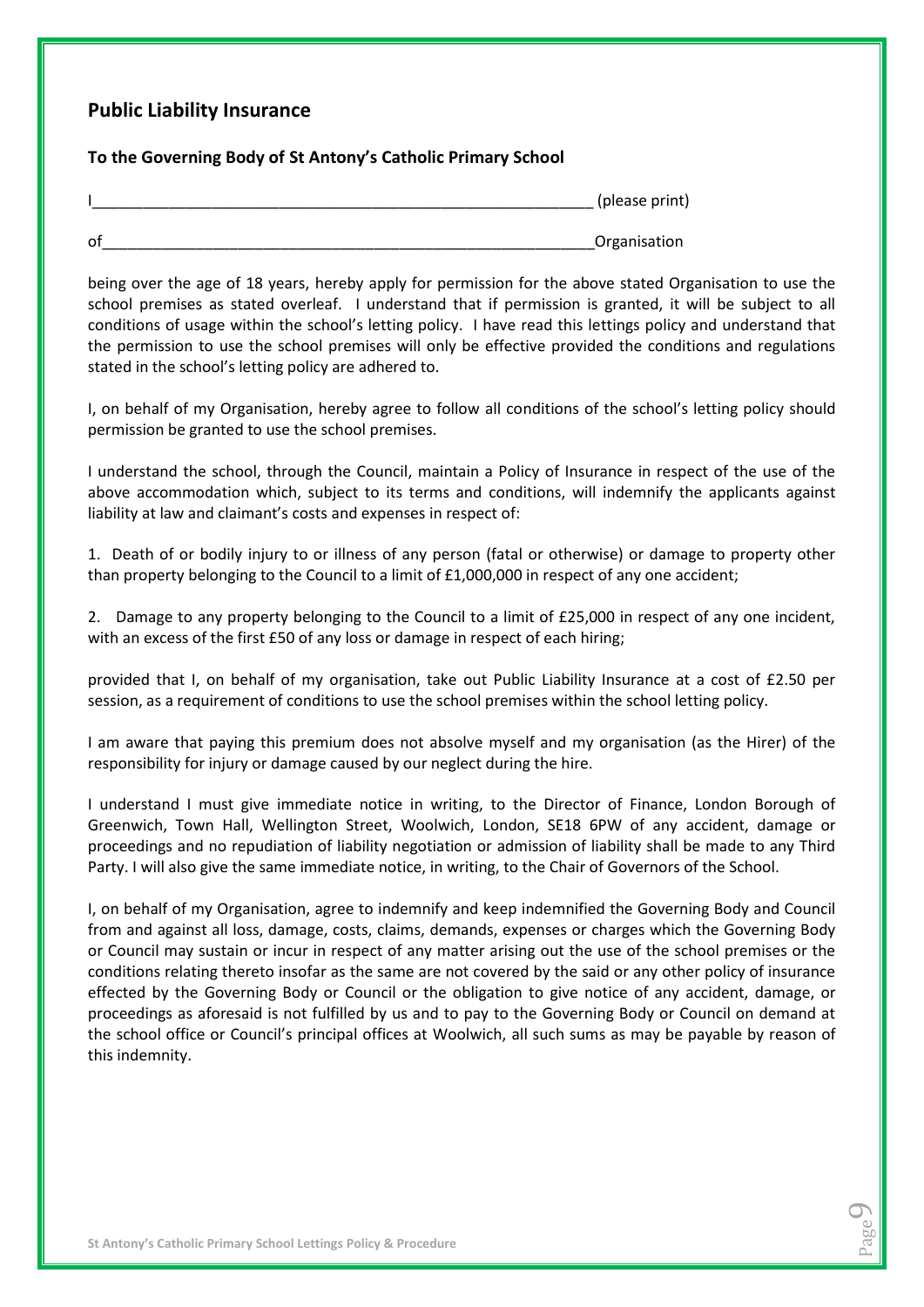| I understand it is my responsibility, on behalf of my organisation, to ensure that any area of<br>accommodation used in the course of the letting is left in the condition in which it is found. I must also<br>ensure that my organisation leave the premises at the time stated on the Permit. |      |
|--------------------------------------------------------------------------------------------------------------------------------------------------------------------------------------------------------------------------------------------------------------------------------------------------|------|
| Address                                                                                                                                                                                                                                                                                          |      |
|                                                                                                                                                                                                                                                                                                  | Work |

Date\_\_\_\_\_\_\_\_\_\_\_\_\_\_\_\_\_\_\_\_\_\_\_\_\_\_\_\_\_\_\_\_\_\_\_\_\_\_\_\_\_\_\_\_\_\_\_\_\_\_\_\_\_\_\_\_\_\_\_\_\_\_\_\_\_\_\_\_\_\_\_\_\_\_\_\_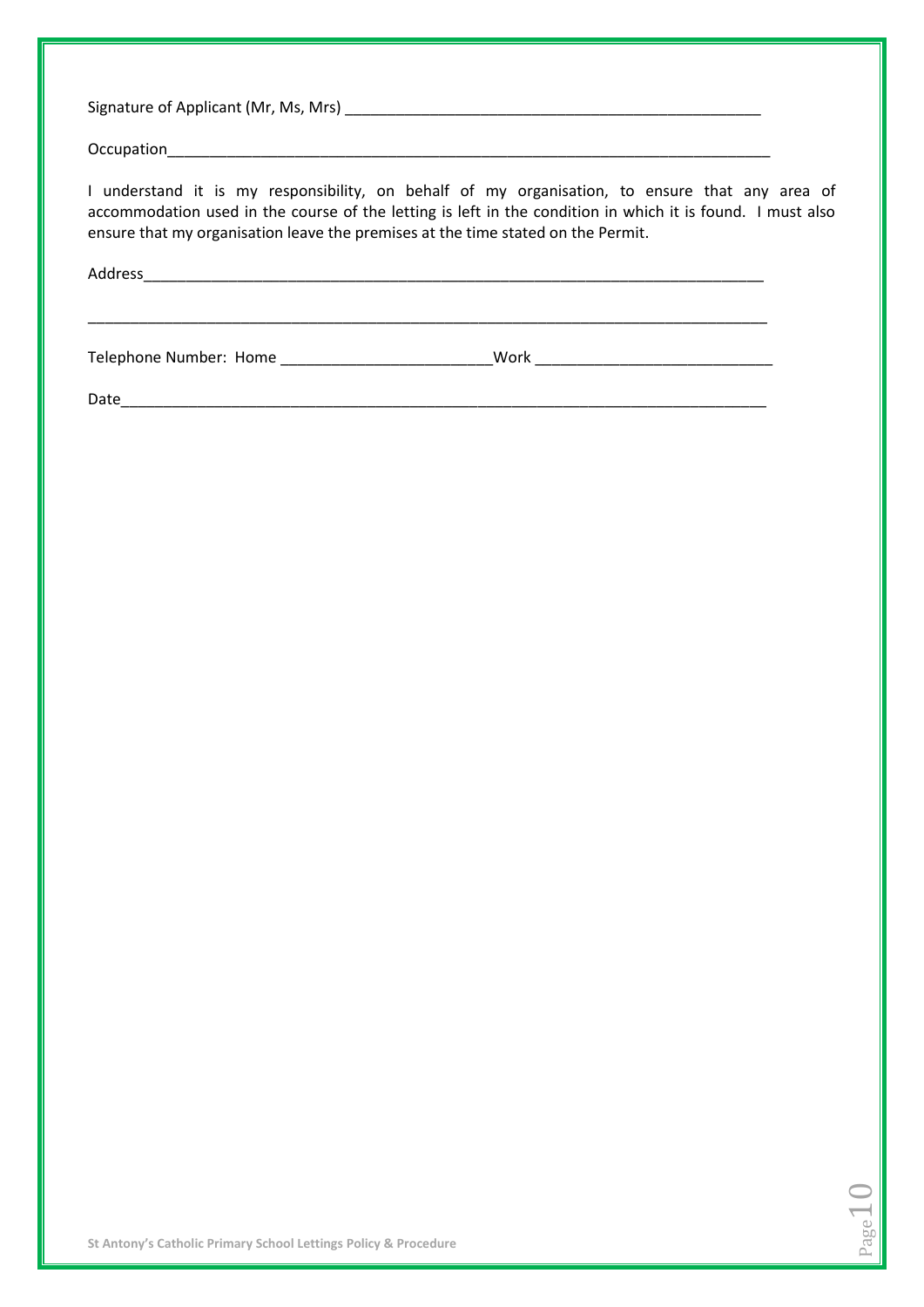# **PRICE LIST FOR ALL LETTINGS (if requested) From September 2010 –**

| Accommodation                          | Community<br>Charge |
|----------------------------------------|---------------------|
| School Hall                            | £35 per hour        |
| Kids World                             | £60 per hour        |
| <b>Staff Room</b><br>(inc kitchenette) | £35 per hour        |
| Outdoor Play Area                      | £25 per hour        |

**Current lettings will remain the same until January 2012 when they will be reviewed.**

**\* After 6pm all charges will be an additional £10 per hour**

#### **BOOKING PROCEDURES**

- 1. Applicants should fill in an application/booking form and return to the Lettings Manager.
- 2. The person signing the application form (then known as "the Hirer") is responsible for all aspects of the let.
- 3. By signing the application form, the person signing is acknowledging and agreeing to adhere to all aspects and conditions of our school's lettings policy.
- 4. A signed application does not guarantee the booking will be granted.
- 5. Where the application for a let is accepted, the applicant will be sent a letter provisionally confirming the let and an invoice to cover the cost of the let and any additional returnable deposit required.
- 6. The hirer should then pay the booking invoice, in full, 28 days prior to the date of the let, and ensure that they receive a receipt of payment. This will them confirm the booking agreement. Any returnable deposit required (i.e. for special functions) must be paid immediately within 72 hours of the date the booking form was sent. Failure to pay the invoice and returnable deposit (where required) will result in the application for the let becoming void.
- 7. Hirers will automatically be charged for public liability insurance at a cost of £2.00 as part of the booking charge unless proof of adequate equivalent insurance is shown to the school (a photocopy will be taken for the records).

#### **BOOKING TIMES**

1. There will be no access to the premises before the commencement of the period. Hirers must allow sufficient time for preparation before the event when booking the time of the let.

 $Page11$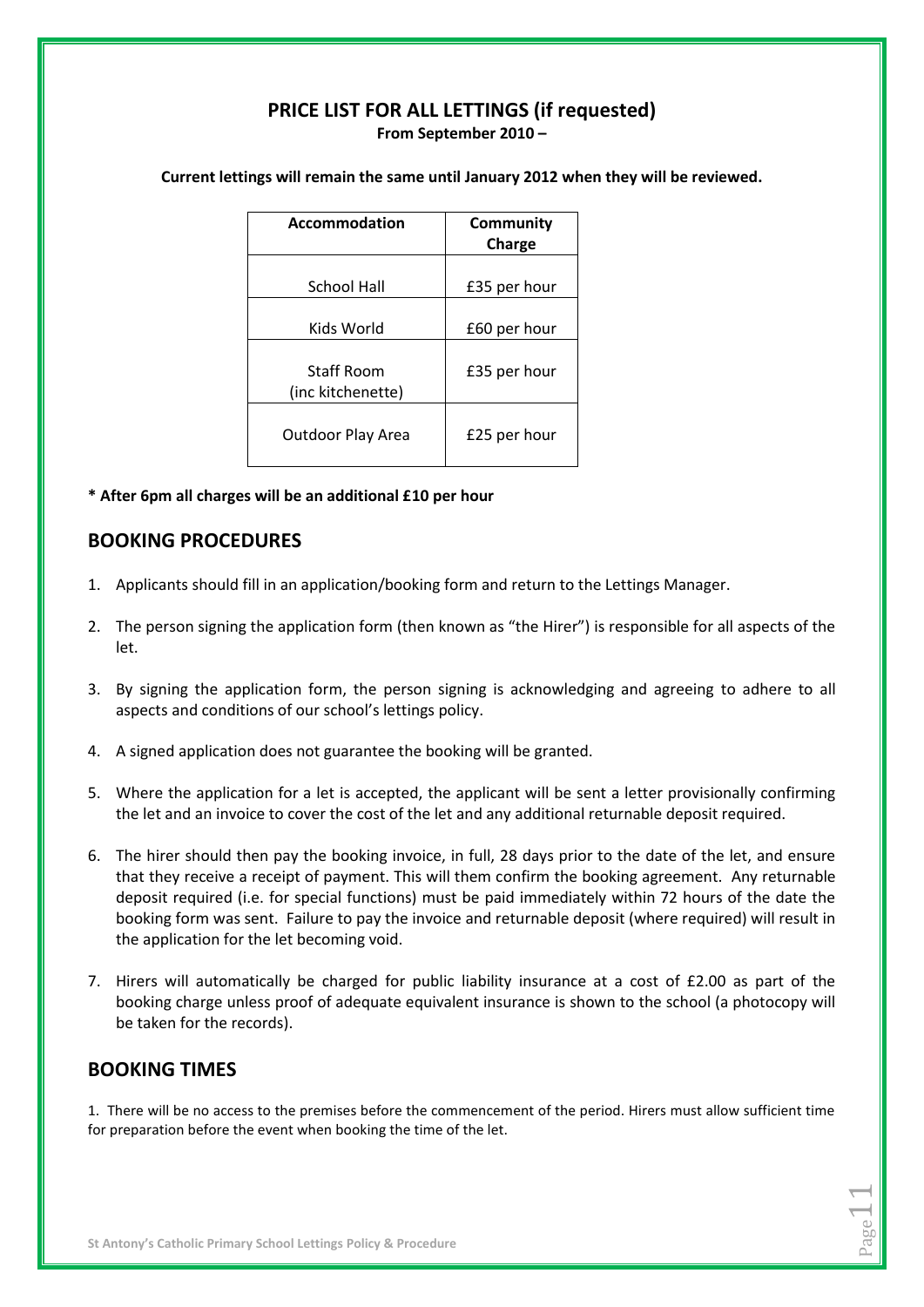2. Hirers must have left the premises by the end of the booked period. Sufficient time must be included to allow for clearing away and for all participants to leave the premise by the end of the booked period.

3. Availability of premise is negotiable. Please contact the school to find out the current hours of access.

#### **CANCELLATION**

1. The Governing Body must be notified of any cancellation at least 4 weeks prior to the date of let. However, notification at the earliest possible time is appreciated.

2. Where notification is given to the Governing Body at least 4 weeks prior to the date of the let, the booking charge will be refunded in full apart from the set administration charge. Your custom will be welcomed again at any time in the future.

3. Where notification is given to the school between 2-4 weeks prior to the arranged date of the let, the hirer will be entitled to a 50% refund only.

4. Where notification of cancellation is given less than 2 weeks prior to the arranged date of the let, the hirer will not be entitled to any refund.

5. Where a cancellation is made by the Governing Body of the school, the hirer will entitled to a full refund. The Governing Body will endeavour to notify the hirer at the earliest possible moment, however, no guaranteed period of notice can be offered. Regardless of when notification is given to the hirer, the hirer will not be entitled to any compensation.

#### **Please note:**

a. The above conditions apply for cancellation of total or part of a booking.

b. Where the Hirer makes a permanent cancellation during the course of a letting agreement, the Hirer will receive a refund for any outstanding sessions but no compensation will be available. The administration charge will still stand.

#### **USAGE CRITERIA**

The students and staff of St Antony's Catholic Primary School are the prime users of the school's facilities, and as such will be given priority over all external users.

When making external bookings, the meeting of the objectives of the school Community Plan will be the key criteria. The objectives are as follows:

- To enable staff, students and community groups to have year round access sporting, recreational and sensory facilities.
- To enable staff, students and community groups to have year round access to facilities which promote health, learning and achievement.

These objectives can be realised by building relationships with groups/organisations who promote/offer community learning, sporting activities, referral services and recreational activities. The pro forma overleaf should be used to evaluate suitability.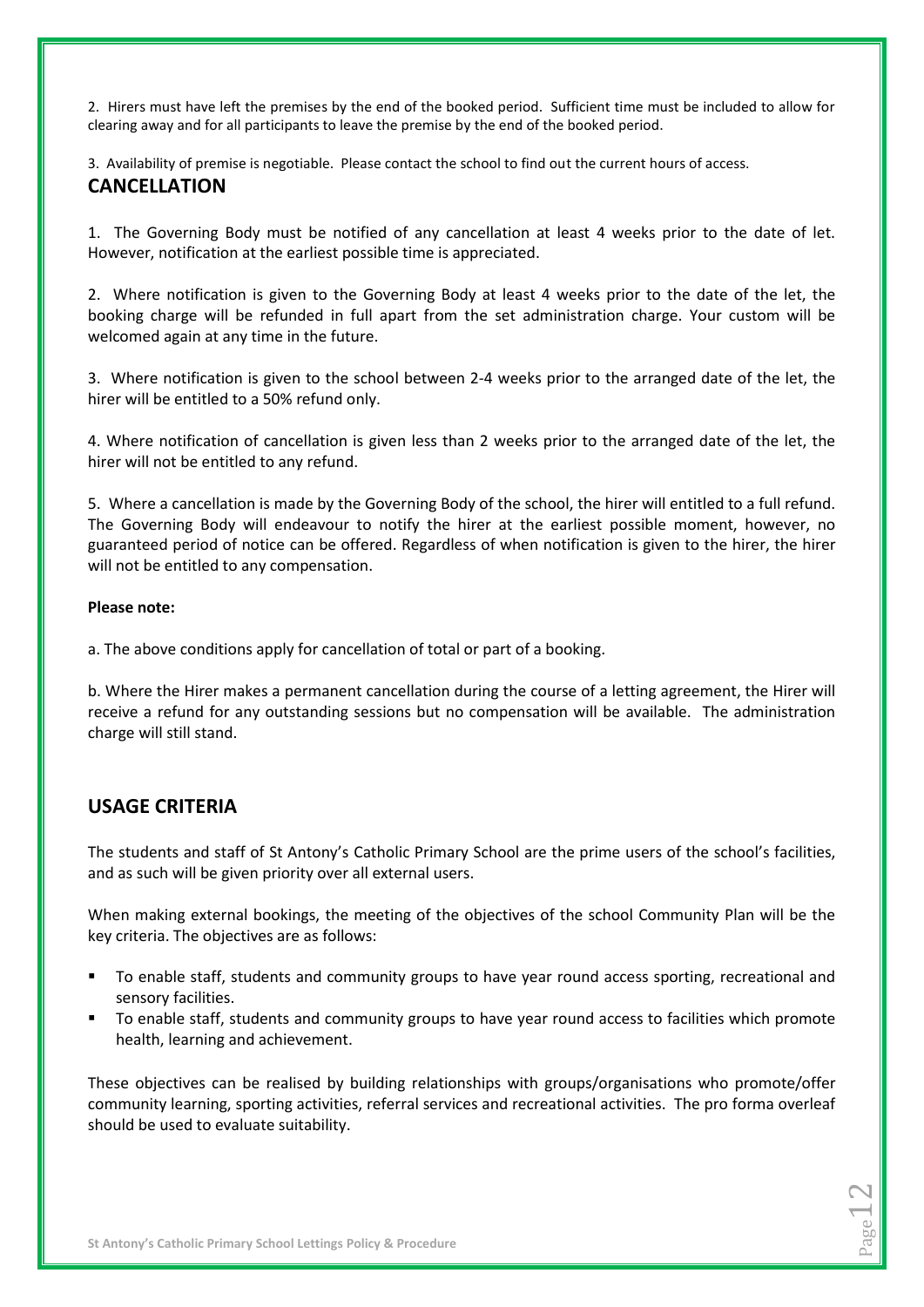# **EXTERNAL BOOKING PRO FORMA**

| <b>WHAT IS THE ACTIVITY/EVENT?</b>            |             |            |                  |
|-----------------------------------------------|-------------|------------|------------------|
|                                               |             |            |                  |
| <b>WHO HAS OWNERSHIP?</b>                     |             |            |                  |
| <b>WHO WILL PARTICIPATE?</b>                  |             |            |                  |
|                                               |             |            |                  |
| <b>HOW WILL THE PARTICIPANTS</b>              |             |            |                  |
| <b>BENEFIT FROM THE ACTIVITY/EVENT?</b>       |             |            |                  |
|                                               |             |            |                  |
| <b>HOW DOES IT MEET THE</b>                   |             |            |                  |
| <b>COMMUNITY PLAN OBJECTIVES?</b>             |             |            |                  |
| <b>WHERE AND WHEN WILL THE</b>                |             |            |                  |
| <b>ACTIVITY/EVENT TAKE PLACE?</b>             |             |            |                  |
|                                               |             |            |                  |
| <b>WHAT EQUIPMENT WILL BE</b>                 |             |            |                  |
| <b>REQUIRED?</b>                              |             |            |                  |
|                                               |             |            |                  |
| WHAT SCHOOL STAFF, IF ANY, WILL BE<br>NEEDED? |             |            |                  |
|                                               |             |            |                  |
| <b>WILL TRANSPORT BE REQUIRED?</b>            |             |            |                  |
|                                               |             |            | <b>DATE</b>      |
| <b>WHAT HAS TO BE DONE AND BY</b>             | <b>WHAT</b> | <b>WHO</b> | <b>COMPLETED</b> |
| WHOM?                                         |             |            |                  |
|                                               |             |            |                  |
|                                               |             |            |                  |
|                                               |             |            |                  |
|                                               |             |            |                  |
|                                               |             |            |                  |
|                                               |             |            |                  |
|                                               |             |            |                  |
|                                               |             |            |                  |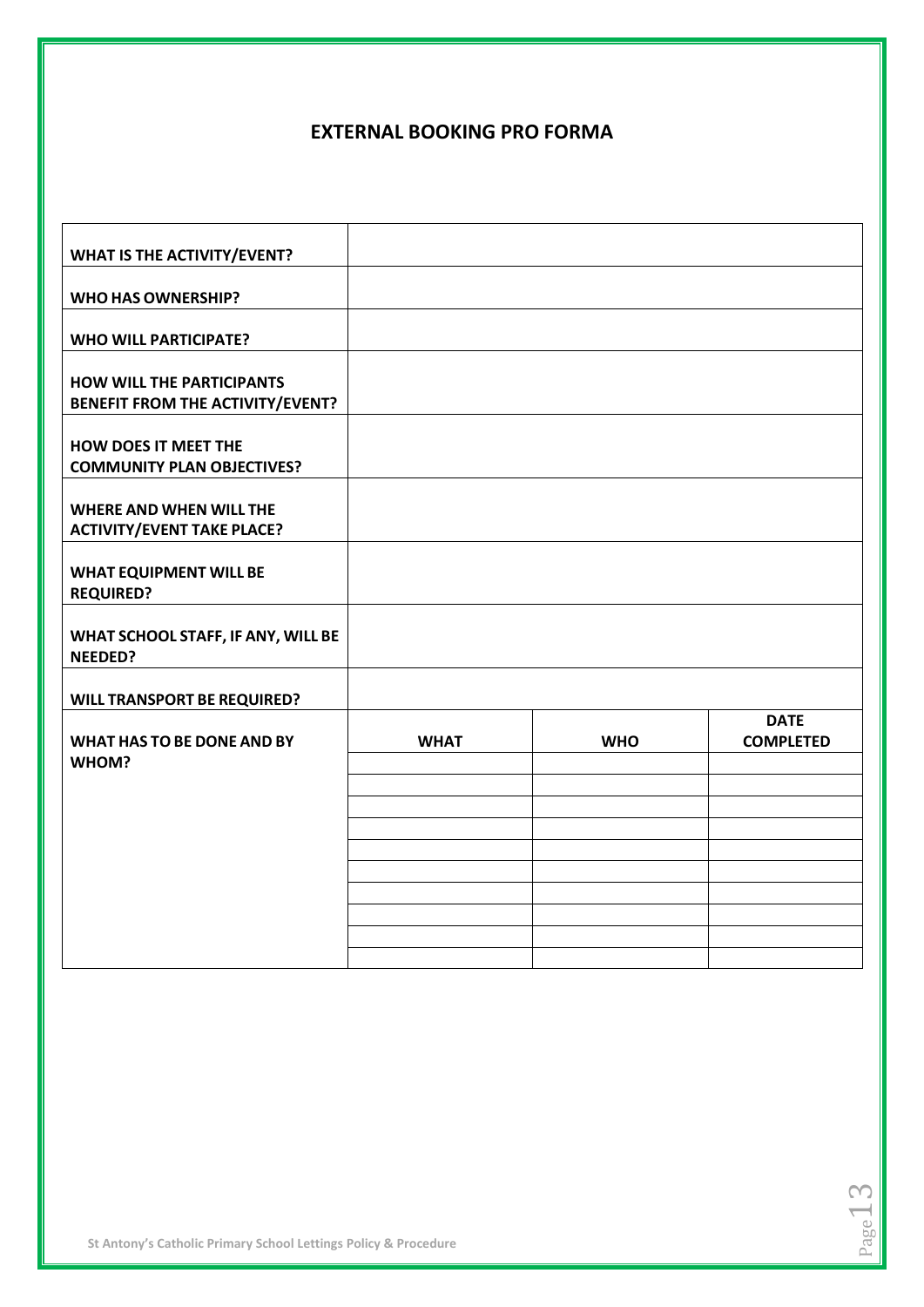# **Complaints Procedure**

#### **What if the school has a complaint about our organisation/group?**

If the school has concerns about a let the following procedures will be followed:

- 1. A representative of the Governing Body will verbally raise the concern with the named Hirer.
- 2. The situation will be monitored for two sessions to allow the issues to be addressed.
- 3. If the situation remains unresolved, the Hirer will receive written notification of the concern and a further two sessions will be given to allow the Hirer to address the situation.
- 4. If the matter remains unresolved, the Hirer will receive formal written notice of termination of the booking agreement. This will be implemented 72 hours from the date of the letter of notification.

**Please note:** If the Hirer blatantly breaks the conditions of usage, the let can still be terminated immediately.

#### **What if I, as the Hirer, have a complaint about my let or booking agreement?**

If you, as the Hirer, have a complaint or concern regarding your let, the following procedures should be followed:

- 1. Talk to the named representative of the Governing Body and discuss the problem. Allow 5 working days for the situation to be resolved.
- 2. If still unresolved, the Hirer should notify the Governing Body through the Head teacher in writing and allow 5 working days for the situation to be resolved.
- 3. If still unresolved, the matter will be placed on the agenda of the next appropriate committee of the Governing Body. (If the concern needs urgent attention, a special meeting of this group will be convened).
- 4. If still unresolved, the matter will be taken to the next full meeting of the Governing Body and the Hirer will receive a written response from the Chair of Governors detailing the outcome.

#### **What if a third party complains?**

- 1. If the school receive a complaint from a third party, the Governing Body will be notified of the complaint.
- 2. The matter will be investigated by a representative of the Governing Body and a written response will be sent to the complainant within 10 working days.
- 3. If any further correspondence is received, the matter will be placed on the agenda of the next appropriate Governing Body committee. A final response will then be sent by the Chair of the Governing Body explaining the final outcome.

# **APPEALS PROCEDURE**

- 1. If a Hirer has a letting agreement withdrawn, they have a right to appeal to the Governing Body.
- 2. The appeal should be made in writing and will be presented at the next full meeting of the Governing Body.

 $\frac{\text{Page 14}}{}$ 

- 3. The Hirer will be informed of any action and/or decision taken by the Governing Body.
- 4. The Governing Body's decision is final.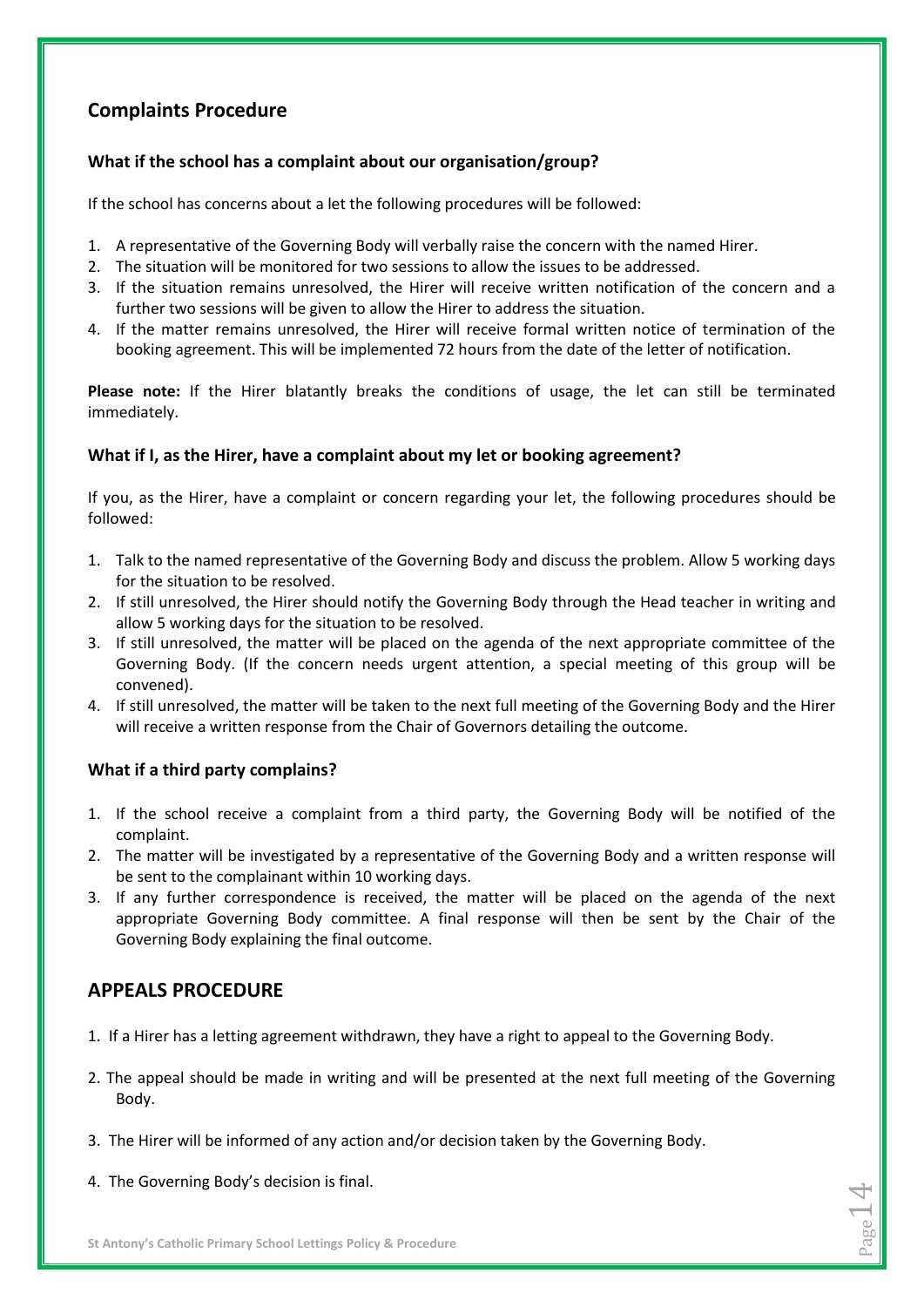# **Appendix A**

#### **BOOKING PROCEDURE CHECKLIST**

- 1. Issue application + Conditions of Usage and Booking Procedures to the potential Hirer (as attached).
- 2. Receive completed application form (mark date of receipt).
- 3. Assess suitability of applicant.
- 4. Check availability of premises.
- 5. Check availability of premises staff.
- 6. Book let into diary with hirer's contact number.
- 7. Send invoice for booking.
- 8. Receipt of deposit/payment in full.
- 9. Register Public Liability payment with Borough Treasurer.
- 10. Send receipt of payment to the hirer.
- 11. Receive any outstanding payment (where in two stages).
- 12. Confirm booking in diary.
- 13. Send receipt to hirer and confirmation of booking.
- 14. Process payment

Page 15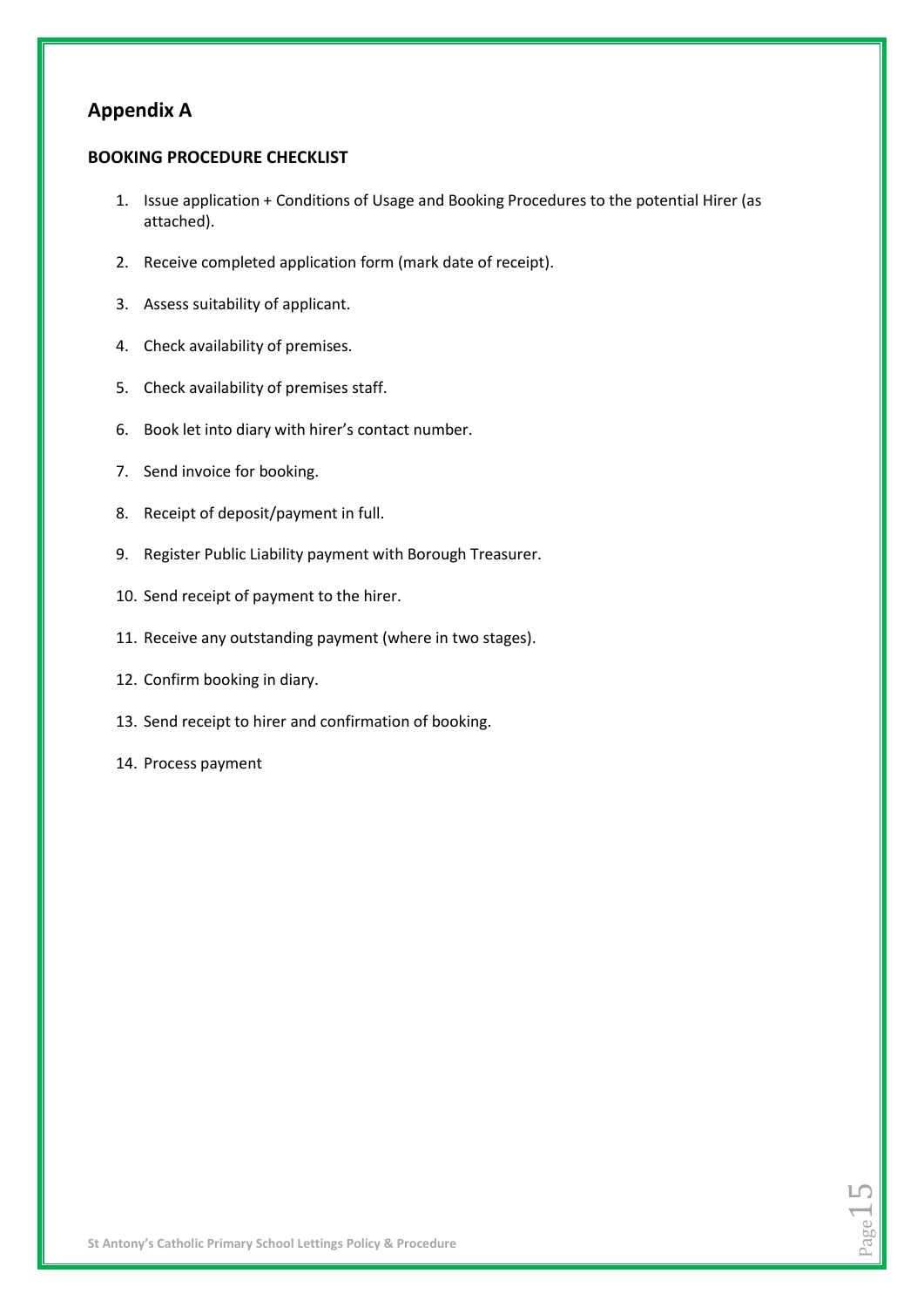# **Appendix B**

# **SAMPLE INVOICE**

**INVOICE NO: 07/12 INVOICE DATE: 18/11/07**

age.

| To:<br>Benjamin Kotey<br><b>Woolwich Youth</b><br>38 Duncroft Road<br>Plumstead<br>London SE18 2JA |                                                                                                                             |                  |   |         |
|----------------------------------------------------------------------------------------------------|-----------------------------------------------------------------------------------------------------------------------------|------------------|---|---------|
|                                                                                                    | Re. Sports Hall Lettings - Autumn Term 2007<br>Wednesday 14 <sup>th</sup> November-Wednesday 19 <sup>th</sup> December 2007 |                  |   |         |
| November 2007                                                                                      | Wednesday $14^{th}$ , $21^{st}$ , $28^{th}$ 7.30 -8.30pm=1hr@£25p/h x 3 sessions                                            |                  |   | £75.00  |
| December 2007<br>Wednesday 5 <sup>th</sup> , 12 <sup>th</sup> , 19 <sup>th</sup>                   | 7.30 -8.30pm=1hr@£25p/h x 3 sessions                                                                                        |                  |   | £75.00  |
|                                                                                                    |                                                                                                                             |                  |   |         |
|                                                                                                    |                                                                                                                             | <b>Sub Total</b> |   | £150.00 |
|                                                                                                    |                                                                                                                             | Vat              | £ | 0.00    |
|                                                                                                    |                                                                                                                             | <b>Total</b>     |   | £150.00 |

If there are any queries with regard to this invoice please address them to the Lettings manager Cheques should be made payable to St Antony's Catholic Primary School. **Please address remittance to Lettings Manager.**